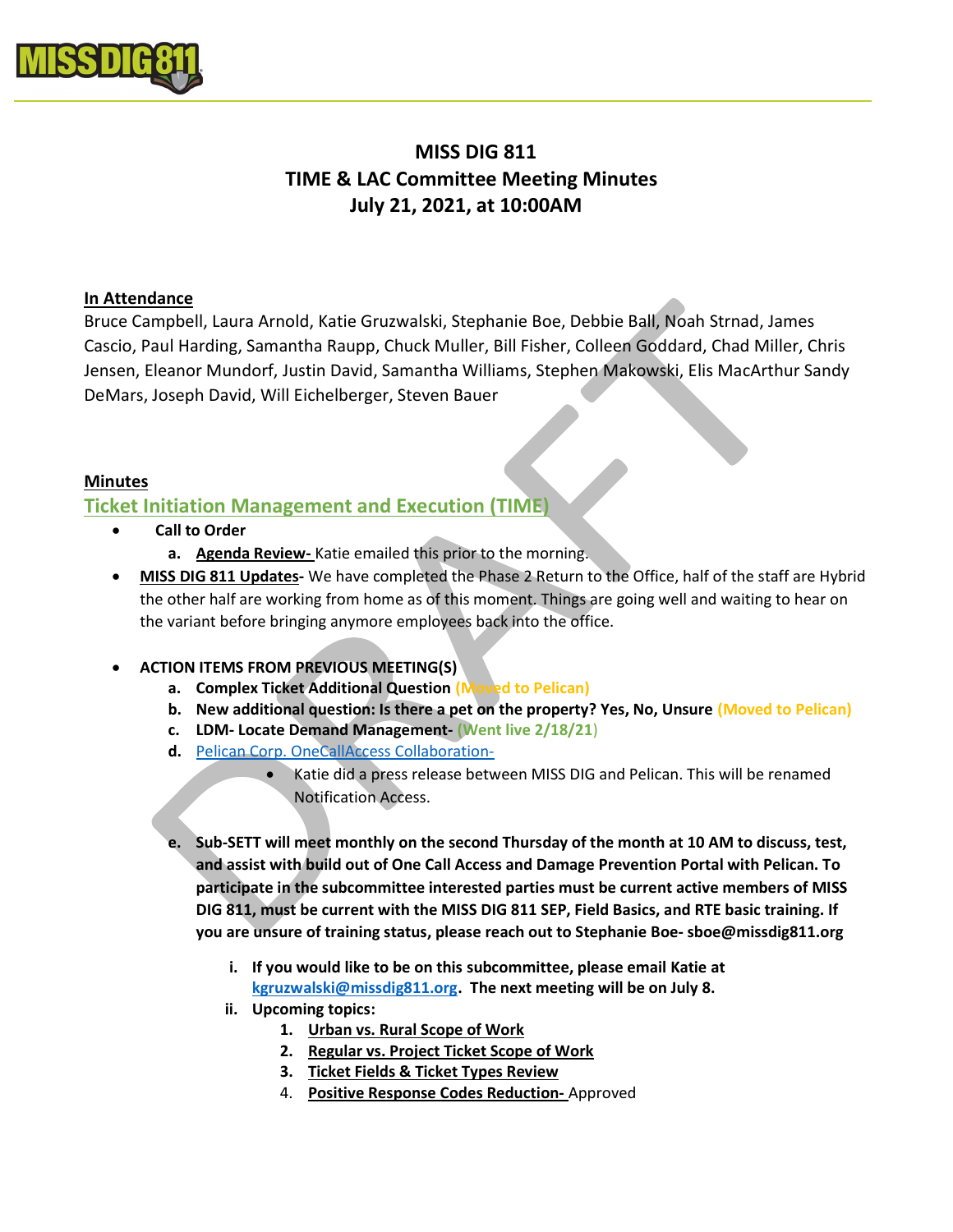

#### 5. Elimination of Rush tickets to just short notice- Approved

f. Expedited Locating for fee- Locate Now (Long-term goal)

#### g. Private Locates expanded to the entire State for RTE users

 This is moving into the new Pelican system and anyone who enters a ticket can request a private locate assists.

# New Action Items

a. IT Issues

# i. Text Messaging delivery issues

 Working on this dealing with this for 6-8 months and the way Norfield can deal with this is thru 3G modem and causes issues which is marking them as spam and our service provider is AT&T and AT&T is also the service provider who was receiving the ticket which was blocking them from themselves. We are working with them and trying not to replace the outdated hardware and in five months we will not need that hardware and some of the delivery format we have will not be translated to the new format- text message, fax, and ftp delivery. We are putting together an document that has services that handles email to text delivery and email to fax delivery for your tickets and that will be on the members to handle as you see fit. Please contact Member Services for information. We have exhausted everything we can do from our side to make this happen. Chuck asked how many are receiving via fax. Laura about 15-20 member codes. Katie this requires a lot of support to make this happen but we have reduced this over the last year or two.

# b. Important Dates for Members (preliminary, final dates at next meeting)

- i. August 15, 2021- Ticket delivery format options with example fields.
- ii. September 15, 2021- Ticket delivery format options with final fields and new API information.
- iii. September 15, 2021, to October 15, 2021, member station code (member code) and user account creation in test system. Testing of go live features.
- iv. November 15, 2021, finalized test system that is ready for go live.
- v. December 15, 2021, officially Go Live on Pelican, moonlight Newtin System.
	- Katie, with the concern of tickets that are in the Newtin System that may need to be transmitted over in the new system. We are working with Pelican and the will be using the same API to be pulled over in the Pelican system. Bruce we have a Plan B workout with Newtin and Norfield and we are active with until December 31, 2021 if we had to use that system if need be and possibly extend into 2022.

#### c. Open discussion

 Samantha Raupp asked about Positive Response- are we reducing the codes. Katie, yes, we are reducing the amount of codes and haven't finalized what